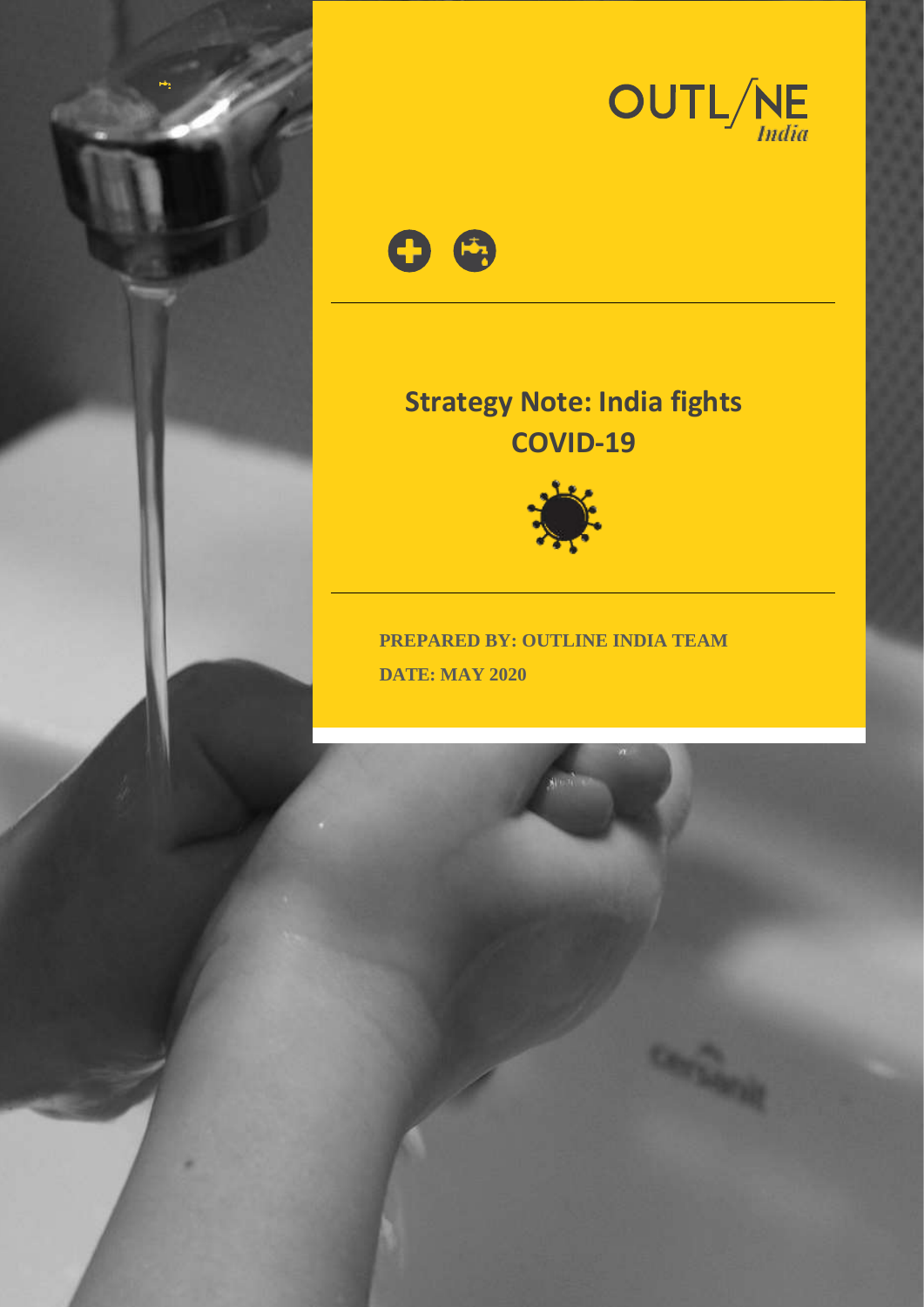

# **Strategy Note: India fights COVID-19**

COVID-19 has changed the lives of people across the globe and has forced humankind to acclimatize themselves to the current worldwide crisis. Over the past few weeks, Covid-19 has infected more than **3,308,643<sup>1</sup>** people worldwide and has taken **234,123 lives**. The brunt of this global pandemic has hit the Indian subcontinent as well. The total COVID-19 cases in India stands at 35,0432. However, when compared to the global scenario the cases in India are much lower vis-à-vis it's per capita population.

USA which is a global leader and has better health care system in place and **1/4th of the population in US** has a larger proportion of cases as opposed to India, which has just **2% the number of COVID-19** affected cases.

This could be a result of the graded, pre-emptive and pro-active approach taken by the Government of India along with the States/UTs for prevention, containment and management of COVID-19 which include some tough decisions like:

- **1. Nationwide lockdown**
- **2. Closing schools and public gathering sites**
- **3. Suspension of domestic and international flights**

This strategy note aims to outline the steps taken by the Government of India and Ministry of Health including different actors within the sector to contain the spread of the virus. This note captures a synopsis of the decisions and initiatives taken by govt. officials, private partners and other non-government entities.

#### *Inception:*

India encountered its first COVID-19 case towards the end of January, when infected travellers from Wuhan had reached Kerala. Initially, Kerala's proactive response mechanism stemming from its previous experience of countering Nipah virus was instrumental in guiding the authorities on a rapid action response. However, gradually as the global numbers started shooting up, more carriers reached India from abroad and the nationwide tally started gaining pace towards early March.

The Indian Government along with its public health experts took to restructure their mechanisms, closely monitored the global scenario and were of opinion that in a country with a population of 1.3 billion, the pandemic could result into a catastrophe. As a result of which India took to a nationwide lockdown since 25th March to break the chain of Covid-19 infection across the country and 'flatten the curve'. The Indian Prime Minister Narendra Modi

**.** 

 $1$  Till 1st May 2020

<sup>&</sup>lt;sup>2</sup> Till 1<sup>st</sup> May 2020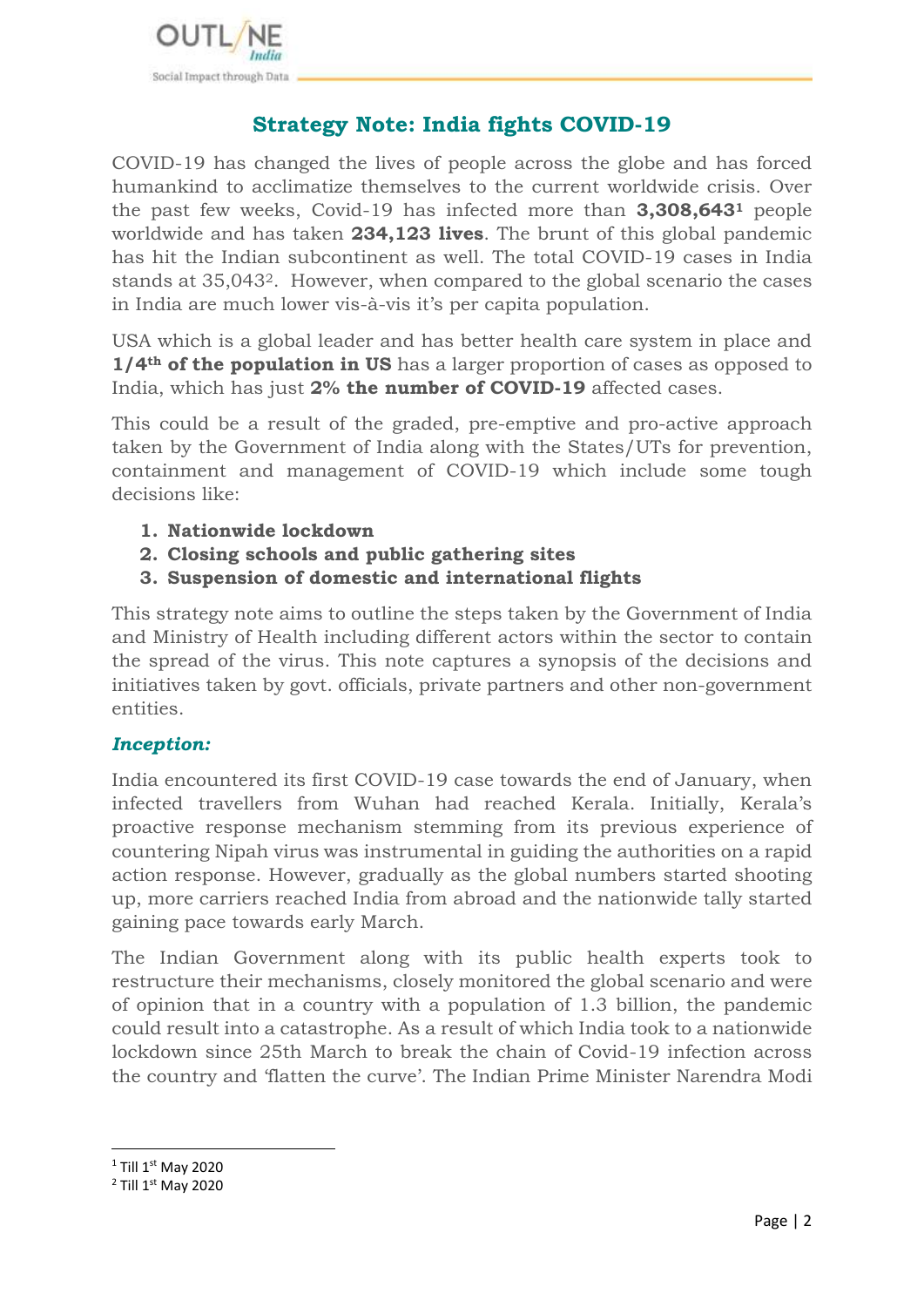

announced this to be a prerequisite to ensure the nation wins the battle against the novel corona virus.

#### *Rapid response:*

3

**.** 

The apex medical body **Indian Council Medical Research (ICMR)** along with Government of India initially identified tracking and testing of people who had international travel history with symptoms, symptomatic contacts of laboratory-confirmed COVID-19 patients and symptomatic healthcare workers managing respiratory distress as pivotal to this fight against COVID-19.

Additionally, in line with WHO guidelines ICMR undertook some steps to curtail the spread of the virus which included:

- **Testing of 2019-nCoV**
- **Contact Tracing and isolation/quarantine**
- **Prevent transmission**
- **Identifying and supply of essential items to fight the virus**
- **Guidelines for the citizens stating Do's & Don'ts to contain the spread of the virus.**



<sup>&</sup>lt;sup>3</sup> Image source: [https://www.mohfw.gov.in/pdf/Poster\\_Corona\\_ad\\_Eng.pdf](https://www.mohfw.gov.in/pdf/Poster_Corona_ad_Eng.pdf)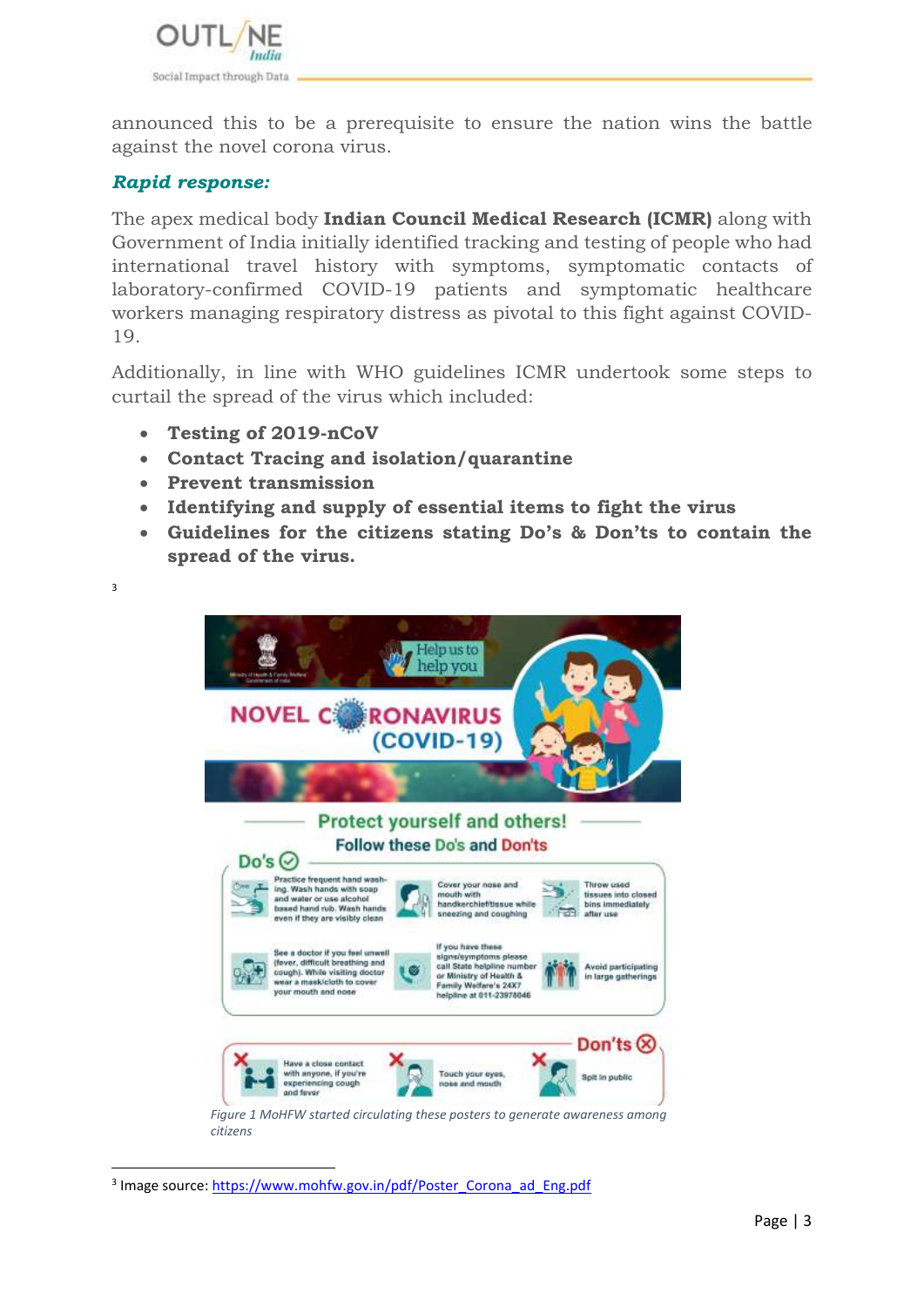

# *Testing Strategy by ICMR & DHR*:

India initially had a thermal screening mechanism in place to identify potential patients affected by Covid-19. However, with the rise in cases the Government on-boarded private labs along with the already established government labs to undertake *Covid RT-PCR test* (This is the globally accepted test that is being conducted by nations to identify the virus).

While conducting the Covid RT-PCR test, ICMR and Department of Health Research (DHR) following a set rigorous testing strategies which include:

- *Home quarantine of all asymptomatic people who have undertaken international travel*
- *RT-PCR test of symptomatic patients (fever, cough, difficulty in breathing etc.) including health care workers managing respiratory distress and Severe Acute Respiratory Illnesses.*
- *Symptomatic contacts of laboratory confirmed cases. Followed by Antibody test after 7 days of illness (If negative, confirmed by rRT-PCR)*
- *All hospitalised patients with Severe Acute Respiratory Illness (SARI)*

## *Labs in place:*

Currently, **304** government labs and **105** private labs are testing for COVID-19 across the country. As per recent updates, **75000 samples are being tested each day.**

To dole out relief in this time of crisis COVID-19, tests in government labs are being carried out free of cost. While private labs are charging Rs. 4500, post cost regulation by the government. India is cognizant of the possible economic distress the price of the test would impose to the economically weaker section of the society. As a result of which the Ayushman Bharat (AB) scheme launched under the **Prime Minister Jan Arogya Yojna** to provide health benefits to the underprivileged has included certain provisions to facilitate rapid response to contain the virus. The ones enrolled under PMJAY will be receiving free tests in private labs. Additionally, any other category of economically weaker sections of the society as notified by the government, will also be able to test in private labs for free.

# *Role of NHA in the picture:*

**NHA (National Health Authority)** the implementation wing of AB-PMJAY is focusing on:

- Free testing and treatment to people covered under this scheme including SARI patients who may be getting admitted under AB PM-JAY.
- **Inclusion of private laboratories under the scheme so that virus spread** can be contained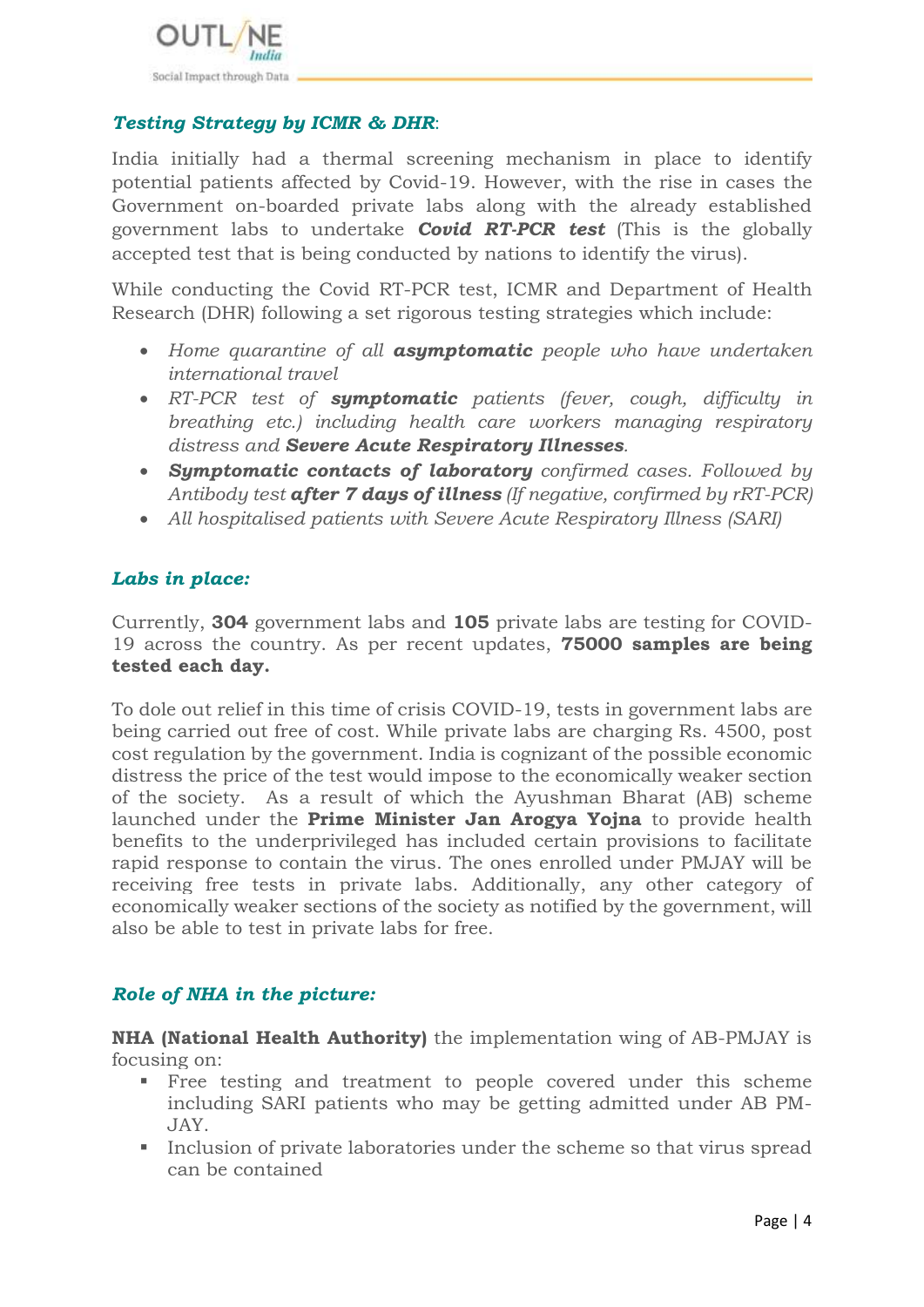

**Provision of cashless and paperless services to the insured to avoid any** exchange of cash as paper money can be a disease carrier.

# *Isolation Wards and NCDC:*

**National Centre for Disease Control (NCDC)** was prepared for containment, including active surveillance, early detection, isolation and case management, contact tracing and prevention of onward spread of SARS-CoV-2 infection in accordance to WHO's guidelines. Among the factors affecting cluster containment, *isolation of cases and quarantine of contacts* was identified as

*This resulted into setting up of special Covid hospitals in every state to avoid spreading of disease among OPD patients and denoting a massive 1.86 lakh beds with 24000 ICU beds facility for COVID patients*.

the mainstay of cluster containment.

All suspect cases detected in the containment/buffer zones (till a diagnosis is made), were hospitalized and kept in isolation in a designated facility till such time they were tested negative. Persons testing positive for COVID-19 remained hospitalized till such time 2 of their samples are tested negative as per MoHFW's discharge policy. About 15% of the

patients were likely to develop pneumonia, 5 % of whom required ventilator management. Hence dedicated intensive care beds were identified and earmarked.

All positive COVID-19 cases were cohorted in a ward with good ventilation. Similarly, all suspect cases were kept in a separate ward. A minimum distance of 1 meter was maintained between adjacent beds. All such patients also wore a triple layer surgical mask at all times. NCDC advised all health practitioners to set up:

- **State level:** A minimum of **50 bed isolation wards** at the State level
- **District level**: A minimum of **10 bed isolation wards** at the isolation ward.

# *Use of Arogya Setu App for Contact Tracing:*

To keep the fight against COVID-19 rolling, the Indian Government took to technological solutions to establish an application based tracking mechanism, facilitating contact tracing and tracking of citizens who might have come in contact with a COVID-19 positive patient.

**[Arogya Setu](https://play.google.com/store/apps/details?id=nic.goi.aarogyasetu&hl=en_IN) the COVID-19 contact tracing app was developed by the Ministry of Electronics and IT**. Its function is to detect and track the user's movement with the help of GPS and Bluetooth sensors. In case a user has come in contact with infected people it sends out a

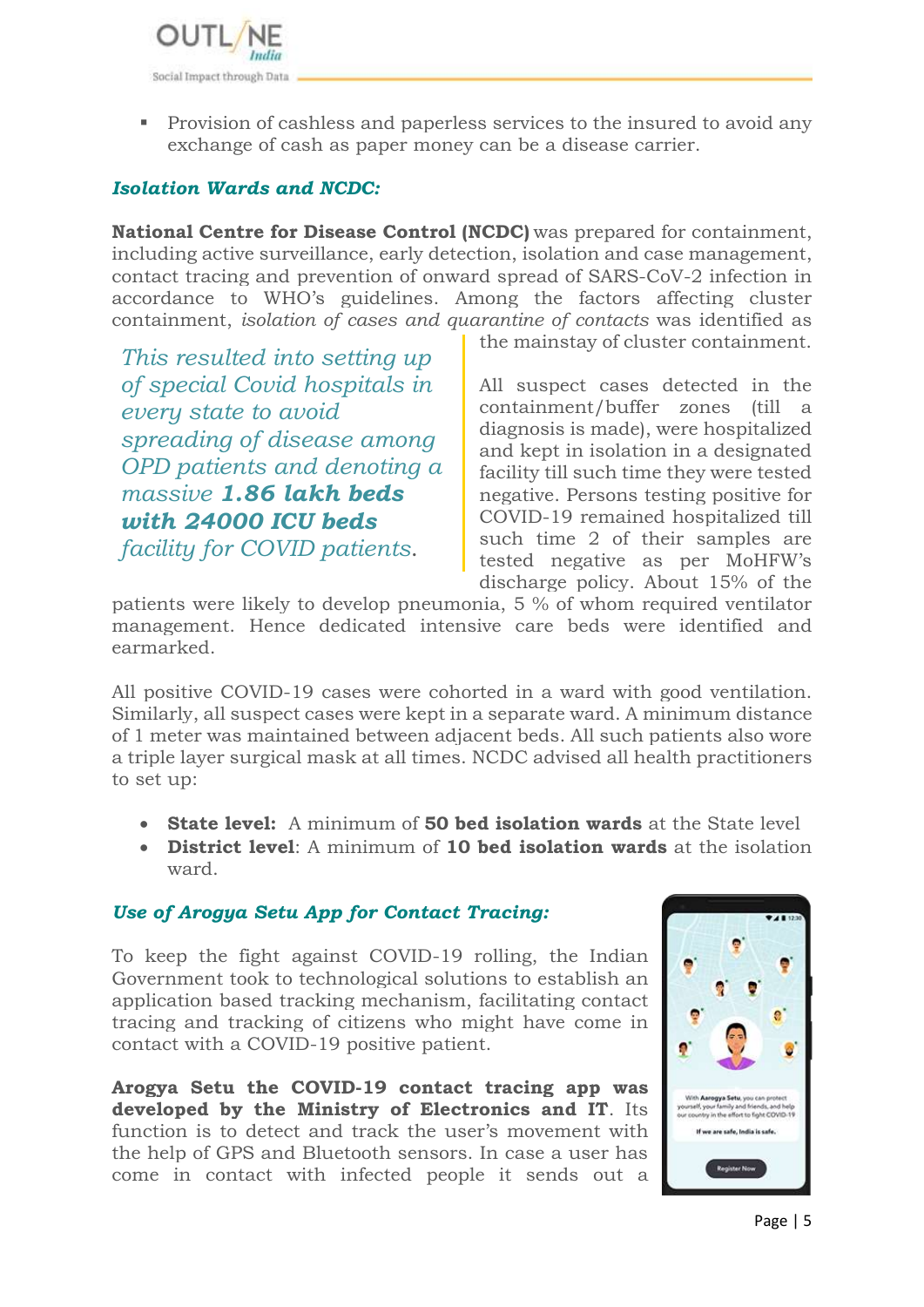

notification by using its database and algorithms. Users will have to enter their personal information while registering on the app and the data is shared solely with the Government of India for contact tracing. The app is available in **11 languages** including English, Hindi, Punjabi, Bengali, Gujarati, Marathi, Tamil, Kannada, Malayalam and Odiya to ensure holistic usage by citizens across the country.

One can scan and download the app from here<sup>4</sup>



## *Steps taken to prevent transmission:*

## **Ministry of Home Affairs (MHA):**

The MHA is playing an important role in handling the pandemic. The Government has suspended all international travel, national and inter-state travel within the sub-continent. **There is a nationwide lockdown in place since March 25 which has been extended till May 17th after close monitoring of the COVID situation across the nation.** It has collaborated with the Police force, paramilitary staff to ensure there is restricted mobility. However, the government has made special provisions for mobility of workers engaged in delivering essential services which includes daily essentials, health workers, staff engaged in financial services and people in charge of looking after the law & order of the country. In a nutshell, MHA has taken the following steps:

- Establishing of **Helpline service** for various states to report Covid cases and seek help in terms of food, travel for migrant workers, shelter or any other essentials during the lockdown
- **Spitting in public has been declared as a punishable offense** and has been banned under Section 51 (b) of the Disaster Management Act.
- Barring of **e-commerce websites to sell non-essential items** to facilitate timely delivery of essential items to citizens and prevent people from stepping outside their homes to contain transmission
- **Closure of places involving public gatherings** to maintain social distancing such as bars, gyms theatres etc.
- Ensuring **proper availability of essential items** with proper social distancing and sanitization at dairies, grocery shops, mandis etc.

**.** 

<sup>&</sup>lt;sup>4</sup> Image source:<https://www.mygov.in/aarogya-setu-app/>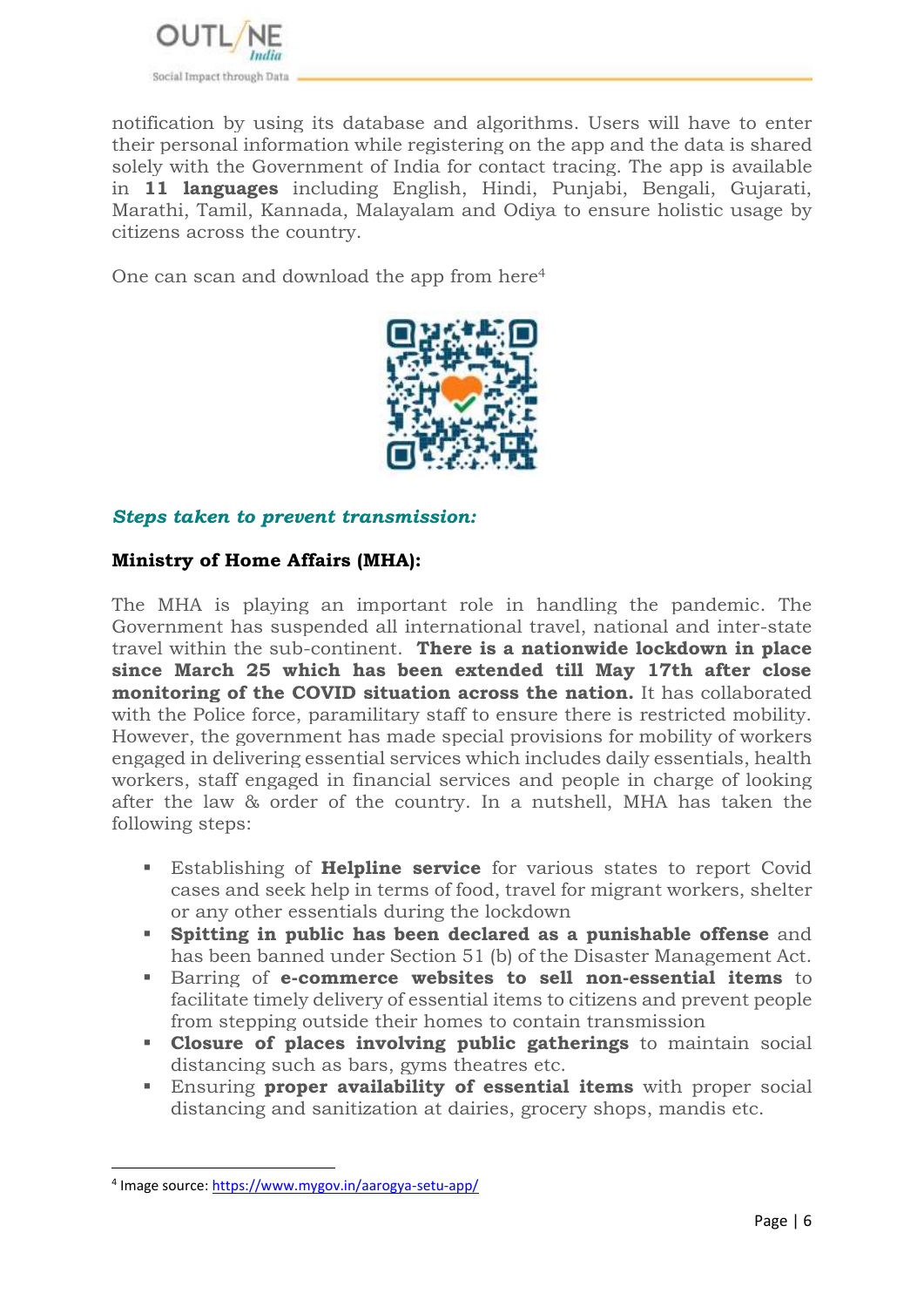

#### **State Governments:**

All State governments have created Emergency Relief Fund for Covid-19 to protect their respective territories under the guidance from the Union Ministry. **The PMO is working closely with the states, the PM himself is engaging with state official via video conferencing to monitor the situation himself.** 

Additionally, states are also working with the MHA to ensure effective implementation of the nationwide lockdown. States are stepping up their healthcare systems, arranging for PPE kits and masks, ramping up their isolation ward facilities among other steps.

Moreover, **door to door delivery of essentials in sealed areas** or containment zones are being carried out by youth and volunteers of the state government.

It is also worth mentioning that the current months collide with the harvesting season of crops in India, as a result of which the State and Central Governments are stepping forward to help farmers to continue their harvesting operations post following the social distancing protocols.

The state governments have also encouraged people and domestic producers to carry out production of masks, gloves and sanitizers at home so that maximum needs can be fulfilled at the domestic front promoting our, **"Make in India" initiative.**

Steps have been taken by the state government, local NGOs and corporates to feed the poor. Shelter homes have been created by converting schools to provide shelter to the destitute and migrant labourers.

#### **Steps taken by the Government in a nutshell**

- Nationwide lockdown
- Closing schools and public gathering sites
- Suspension of domestic and international flights
- Testing of 2019-nCoV
- Contact Tracing and isolation/quarantine
- Prevent transmission
- Identifying and supply of essential items to fight the virus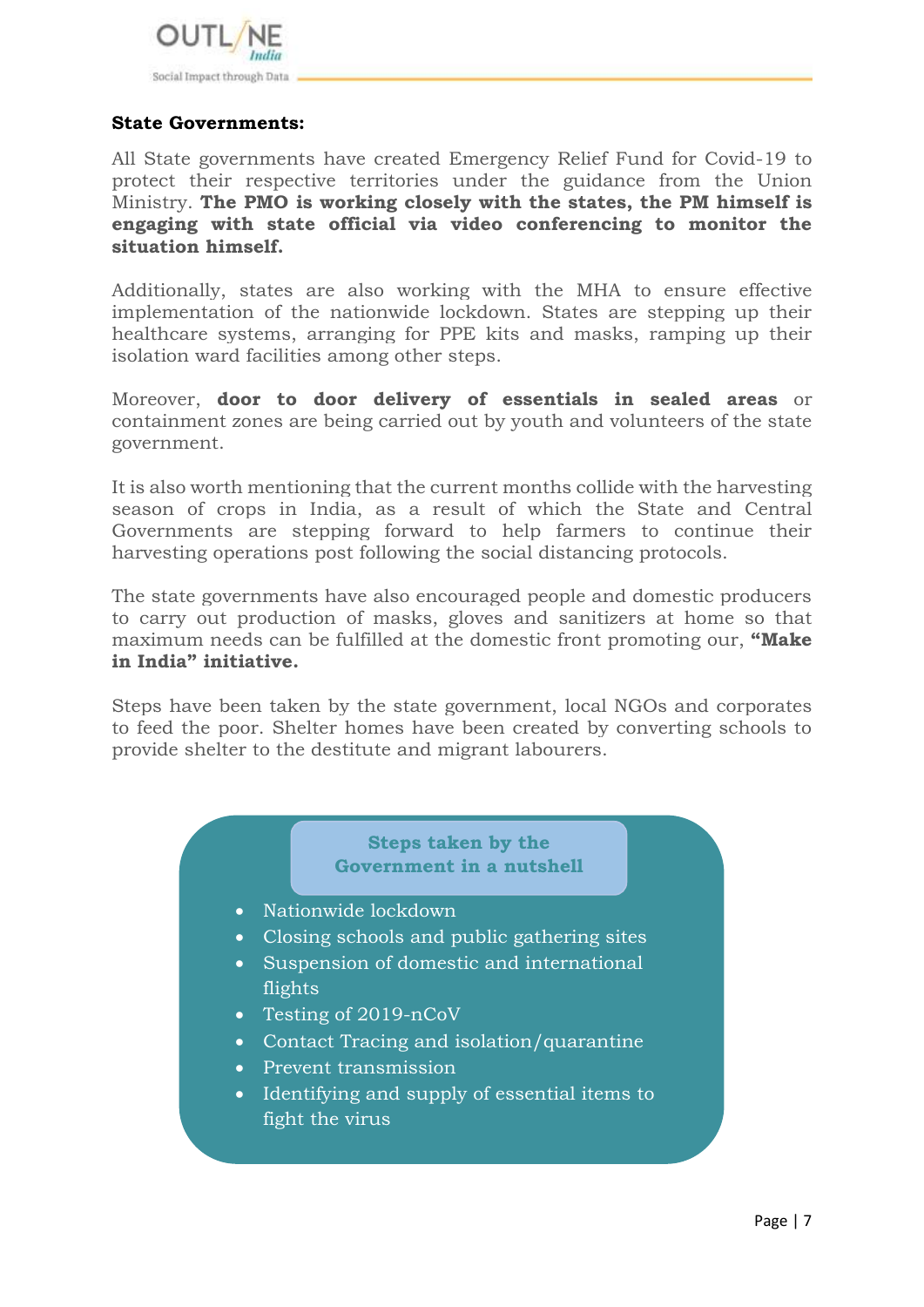

# **Sanitization drives:**

**Ministry of Health and Family Welfare (MoHFW)** had released guidelines for daily screening of healthcare workers involved in treatment of COVID patients. The guidelines focussed on wearing of PPE kits, masks and gloves by health workers, proper disposal of biochemical waste and daily sanitization of hands and surroundings.

Steps have been taken to ensure proper sanitization and spraying of disinfectants at quarantine centers. Hospitals hosting COVID-19 patients are also strictly following these protocols during treatment/ diagnosis/ quarantine of patients.

Additionally, the Union Health Ministry has listed districts across the country in the **red zone, orange zone and green zones** based on coronavirus spread.

State governments are also taking part in sanitization drives in their respective cities specially in the 'Covid-19' containment areas with special focus on high risk Red and Orange Zones to prevent the spread of coronavirus.

#### **Understanding the Covid Zones:**

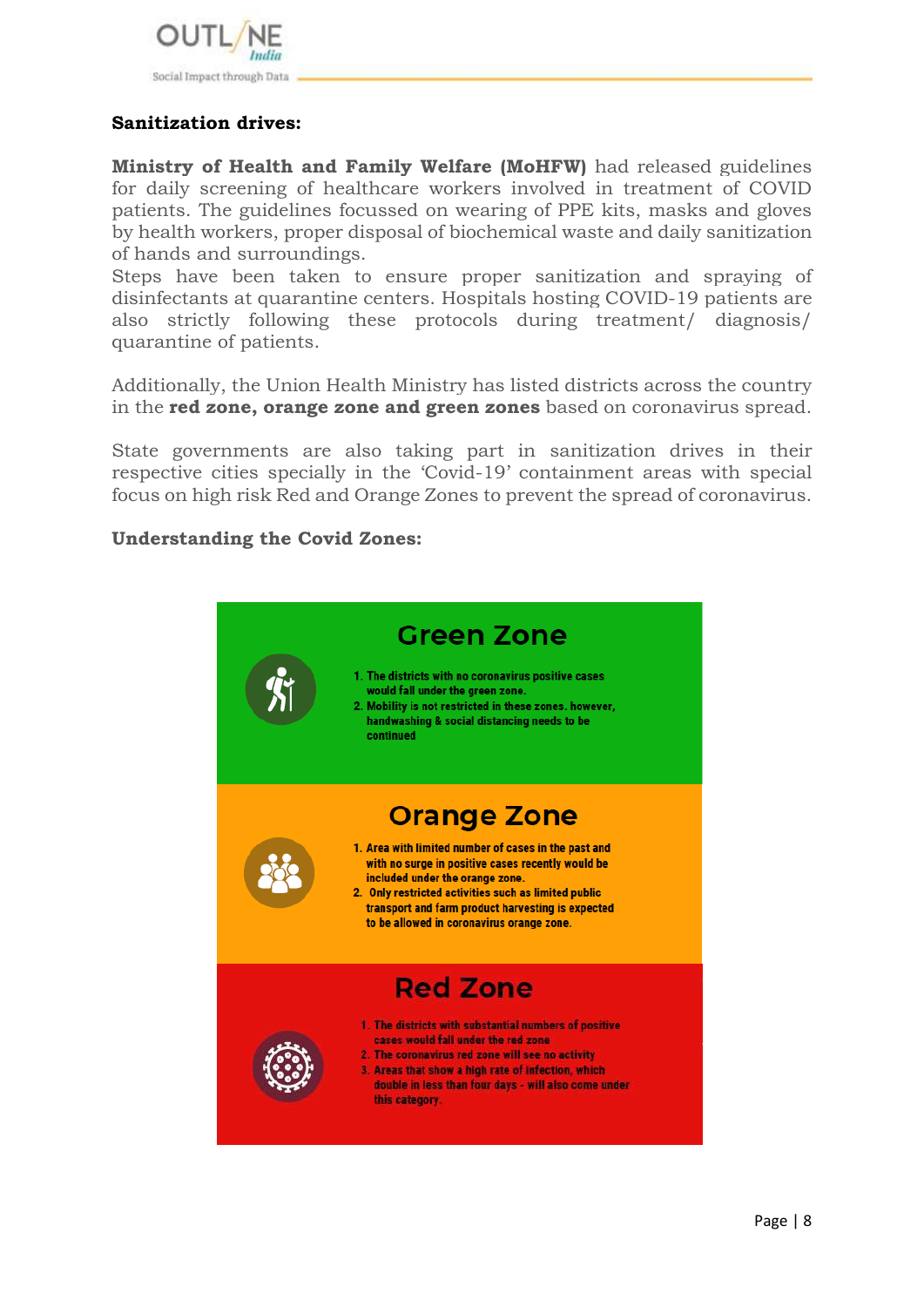

# *Supply of essential items like PPE, masks and rides:*

Personal protective equipment (PPE) is used every day by healthcare personnel (HCP) to protect themselves, patients, and others when providing care. MoHFW has stepped up its services to provide PPE kits to various hospitals**. GoI has allocated Rs 15000 crore for India's COVID-19 Emergency Response & Health System Preparedness Package**. This is a stimulus to the health sector and would aid in greater care of the infected in addition to those who run the risk of getting infected.

*Almost 30.32 lakh N95 masks and about 5.11 lakh PPEs have been supplied to central/state government hospitals to fight the pandemic*

MoHFW has collaborated with Ministry of Textile to produce PPE kits domestically in order to fulfil the high demand for PPE kits to hospital and provide proper treatment to patients; avoid spreading of disease among health workers.

NHA has partnered with UberMedic to offer free rides to healthcare workers in select locations for the next month. This

partnership will initially facilitate the provision of 150 cars free of cost to support medical facilities in New Delhi, Noida, Ghaziabad, Kanpur, Lucknow, Prayagraj and Patna. All UberMedic cars supplied to NHA are equipped with roof-to-floor plastic sheeting enclosing the driver's seat, thereby acting as a protective barrier between the rider and driver.

The fight against COVID-19 is far from over. However, the Indian Government along with its different divisions including private entities are determined to work together and extend their support to curtail the situation such that India could again restore itself as a beaming economy. In the meantime, let's all pledge to support the government and non-government initiatives, practice washing of hands, maintain social distancing and contribute to this nationwide fight against COVID-19.

*This report is developed by [Pulama Mukherjee,](https://in.linkedin.com/in/pulama-mukherjee-b9158a126) Research Associate, Outline India and edited by [Prerna Mukharya,](https://in.linkedin.com/in/prernamukharya) Founder, Outline India. You can reach us at [contact@outlineindia.com](mailto:contact@outlineindia.com)*

WEBSITE: **[www.outlineindia.com](http://www.outlineindia.com/) •** EMAIL: **[contact@outlineindia.com](mailto:contact@outlineindia.com) •** HELPLINE: **+91 9810062717**